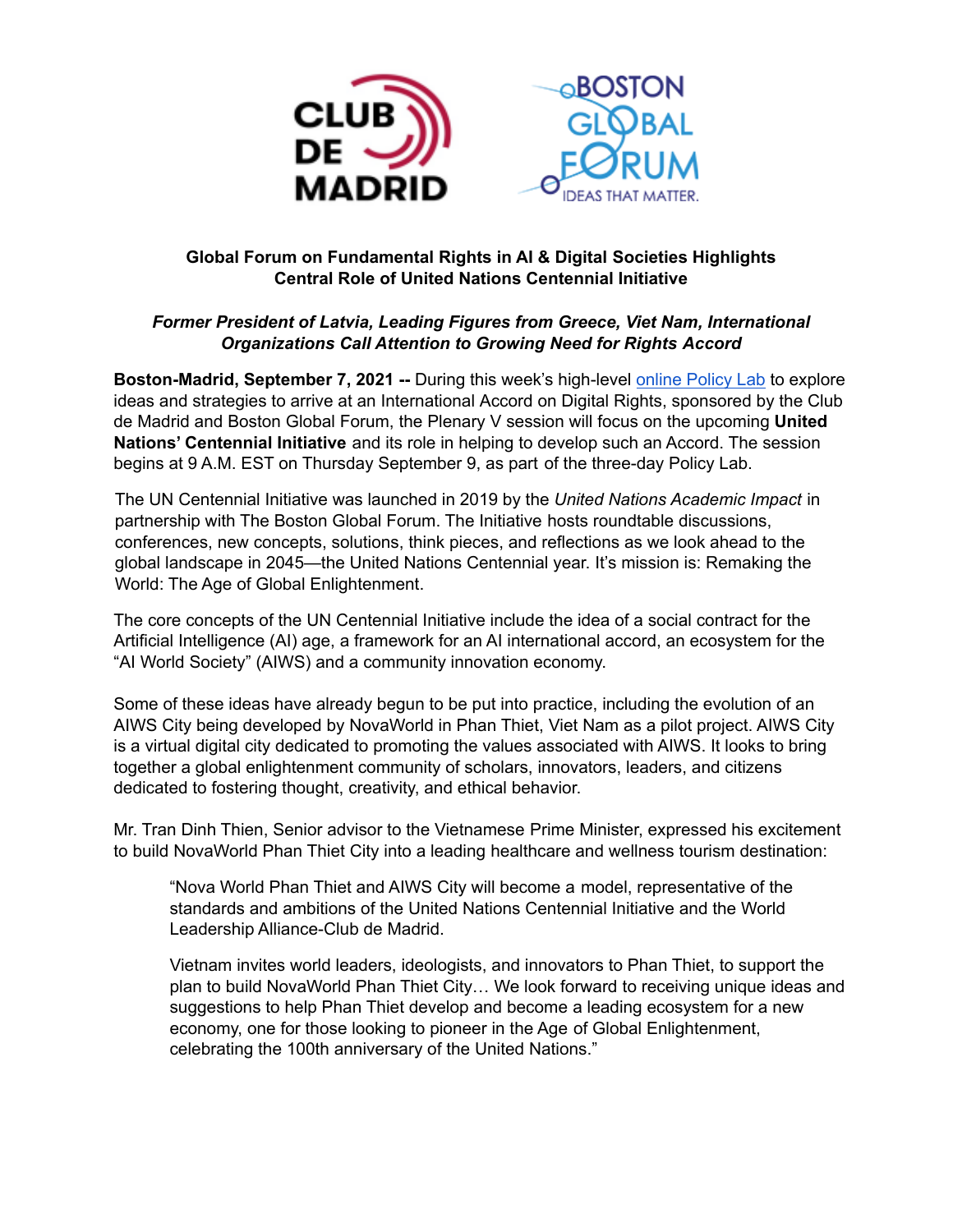Ramu Damodaran, Co-Chair of the United Nations Centennial Initiative, will be the lead speaker at the Plenary V session, scheduled for 9 AM EST. The panel will also feature:

- Former President of Latvia, Vaira Vike-Freiberga, a member of Club de Madrid;
- Kyriakos Pierrakakis, Minister of State and Digital Governance of Greece, Chair of the Global Strategy Group, OECD
- Thomas Patterson, Research Director of The Michael Dukakis Institute for Leadership and Innovation, Professor of Government and the Press of Harvard Kennedy School
- Sean Cleary, Advisor of Club de Madrid, Executive vice-chair of the FutureWorld Foundation, Member of the Carnegie Council's Artificial Intelligence & Equality Initiative's Board of Advisors
- Tran Dinh Thien, Professor, Senior Advisor to Vietnamese Prime Minister

The Facilitator for the session will be David Silbersweig, Chairman, Department of Psychiatry and Co-Director for Institute for the Neurosciences, Brigham and Women's Hospital, Harvard University Professor.

The policymakers, including former presidents and prime ministers, will convene September 7-9 for a virtual "Policy Lab" co-sponsored by the Club de Madrid and Boston Global Forum. In advance of the gathering, the Boston Global Forum has teamed up with United Nations Academic Impact to release *Remaking the World: Toward an Age of Global Enlightenment*.

Together with the upcoming Policy Lab, *Remaking the World* takes a major step toward creating a "rights-based agenda for the global governance of AI and digital societies," says Nguyen Anh Tuan, who edited the book and serves as CEO of the Boston Global Forum (BGF). "We're moving toward a framework, an ecosystem, a social contract for the AI age." Tuan also directs the Michael Dukakis Institute for Leadership and Innovation.

The 256-page book is made up of white papers, speeches, remarks, and other presentations at events held during the pandemic and sponsored or co-sponsored by BGF. Among the contributors are well known policy makers and innovators such as Ashton Carter, former U.S. Secretary of Defense; Vint Cerf, "the father of the Internet" and Chief Internet Evangelist for Google; former U.N. Secretary-General Ban Ki-moon; and former Massachusetts Governor Michael Dukakis.

The opening chapter, authored by leading scholars and policy makers affiliated with the Boston-based group, proposes a "social contract," or an agreement among members of global society to cooperate in the interests of social wellbeing. Just as TCP / IP is the platform for communication among internet users, the Social Contract for AI Age is a platform for connection among governments, stakeholders, and private and public institutions. One of many principles enunciated is that individuals have a right to both privacy and "access and control over their own data."

Elsewhere in the book, political scientist Nazli Choucri of MIT articulates a framework for artificial intelligence international accords, including "the precautionary principle," which aims not to impede innovation but to "explore the unknown with care and caution." Likewise, Ursula von der Leyen, president of the European Commission, discusses the need for an AI "ecosystem of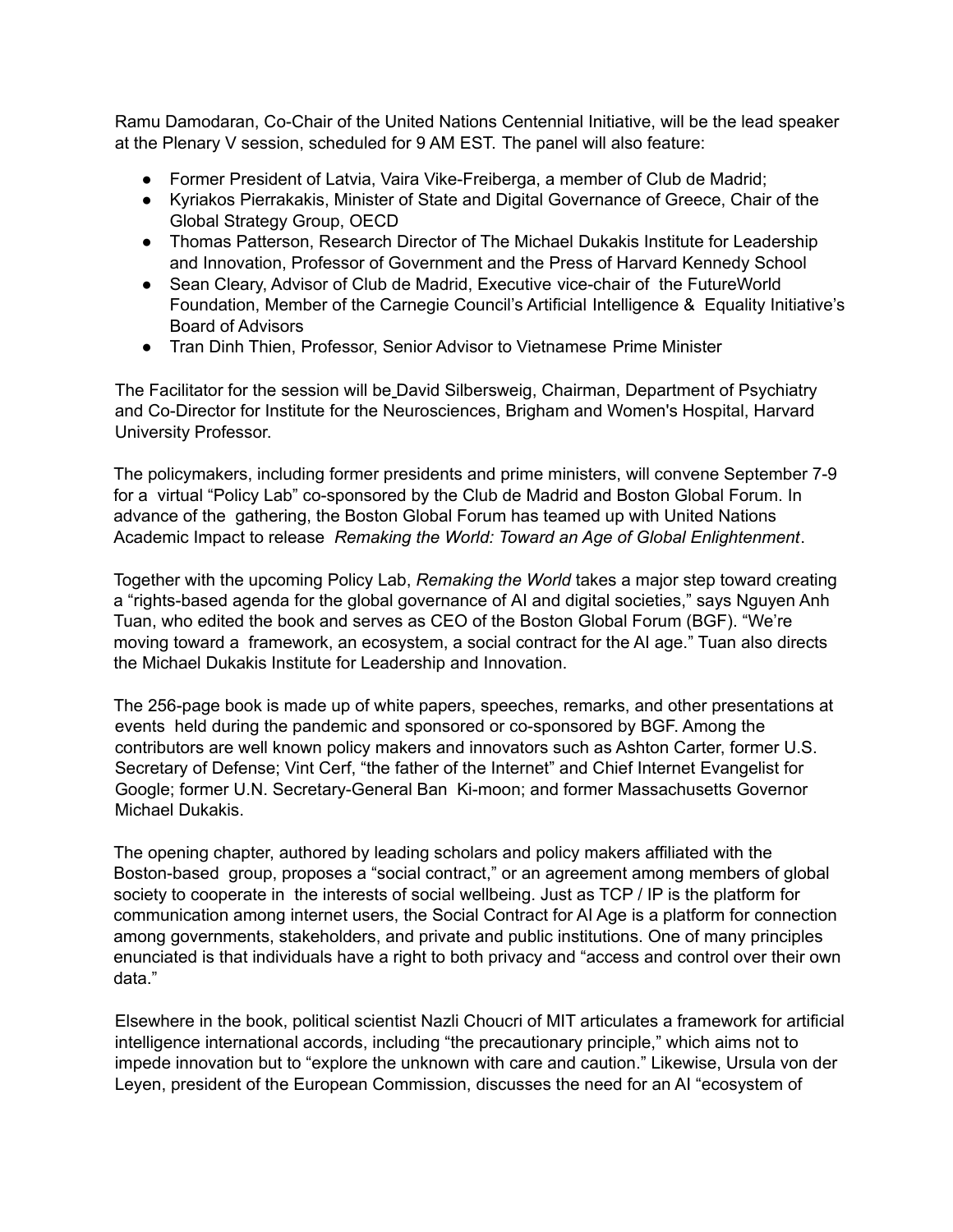trust." This would include regulation not "for regulation's sake," but for the purpose of protecting basic rights, encouraging innovation, and spurring technological leadership. They are among 25 prominent contributors to the book.

Tuan added that *Remaking the World*, along with the Policy Lab, represents the first time that prominent international leaders are coming together to lay the groundwork for global AI accords. The book is currently in an electronic edition and will be available in print soon.

For more information, or to register to attend the Policy Lab September 7-9, please visit: [aidigitalrights.com](http://aidigitalrights.com)

#### **About the Boston Global Forum**

The [Boston](https://bostonglobalforum.org/) Global Forum (BGF), in collaboration with the United Nations Centennial Initiative, released a major work entitled Remaking the World – Toward an Age of Global Enlightenment.

More than twenty distinguished leaders, scholars, analysts, and thinkers put forth unprecedented approaches to the challenges before us. These include President of the European Commission Ursula von der Leyen, Governor Michael Dukakis, Father of Internet Vint Cerf, Former Secretary of Defense Ash Carter, Harvard University Professors Joseph Nye and Thomas Patterson, MIT Professors Nazli Choucri and Alex 'Sandy' Pentland, and European Parliament Member Eva Kaili.

The BGF introduced core concepts shaping path breaking international initiatives, notably, the Social Contract for the AI Age, an AI International Accord, the Global Alliance for Digital Governance, the AI World Society (AIWS) Ecosystem, and AIWS City.

### **About the Club de Madrid**

Club de [Madrid](http://www.clubmadrid.org/) is the world's largest forum of democratic former Presidents and Prime Ministers, who leverage their individual and collective leadership experience and global reach to strengthen inclusive democratic practice and improve the well-being of people around the world.

As a non-partisan and international non-profit organisation, it counts on the hands-on governance experience of more than 100 Members from over 70 countries, along with a global network of advisers and partners across all sectors of society.

This unique alliance stimulates dialogue, builds bridges and engages in advocacy efforts to strengthen public policies and effective leadership through recommendations that tackle challenges such as, inclusion, sustainable development and peace at the national and multilateral level.